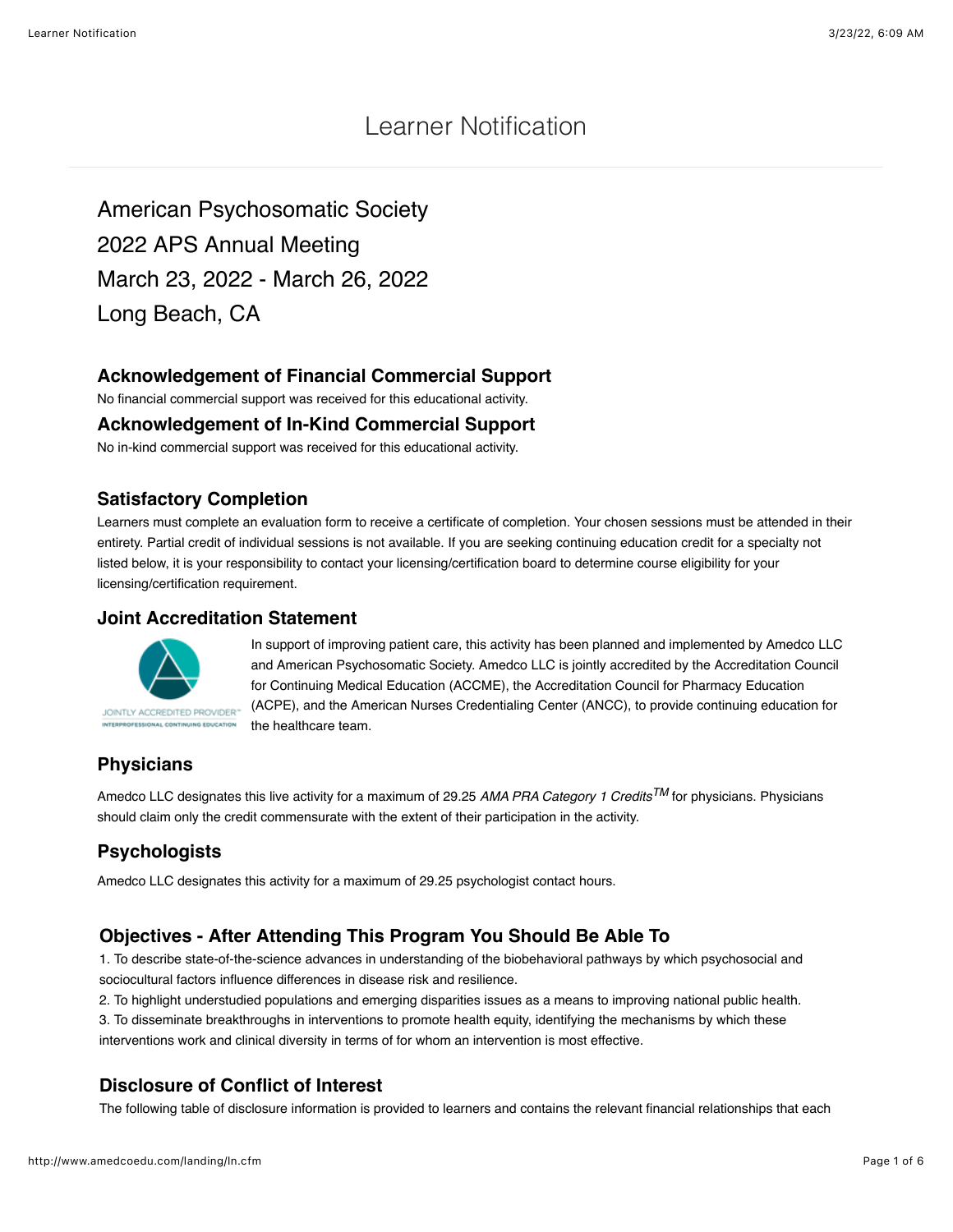individual in a position to control the content disclosed to Amedco. All of these relationships were treated as a conflict of interest, and have been resolved. (C7 SCS 6.1-6.2, 6.5)

All individuals in a position to control the content of CE are listed in the program book. If their name is not listed below, they disclosed that they had no financial relationships with a commercial interest.

| Name                        | <b>Commercial Interest: Relationship</b>                                               |
|-----------------------------|----------------------------------------------------------------------------------------|
| Titus Abraham               | <b>NA</b>                                                                              |
| Amanda Acevedo              | <b>NA</b>                                                                              |
| Tiwaloluwa Ajibewa          | <b>NA</b>                                                                              |
| Nirvi Ajmera                | <b>NA</b>                                                                              |
| Mustafa al'Absi             | <b>NA</b>                                                                              |
| Gabriella Alvarez           | <b>NA</b>                                                                              |
| Marisa Amato                | <b>NA</b>                                                                              |
| Michael Antoni              | Blue Note Therapeutics, Atlantis Healthcare: Consultant                                |
| Anne Karen Bakken           | <b>NA</b>                                                                              |
| Sophie Basarrate            | <b>NA</b>                                                                              |
| Emma Biggs                  | <b>NA</b>                                                                              |
| <b>Kennedy Blevins</b>      | <b>NA</b>                                                                              |
| Natalia Bobba-Alves         | <b>NA</b>                                                                              |
| Kyle Bourassa               | <b>NA</b>                                                                              |
| Julienne Bower              | <b>NA</b>                                                                              |
| Jennifer Boylan             | <b>NA</b>                                                                              |
| Ryan Brindle                | <b>NA</b>                                                                              |
| Elizabeth Brondolo          | <b>NA</b>                                                                              |
| Casey Brown                 | <b>NA</b>                                                                              |
| E. Sherwood Brown           | Medscape/WebMD:Scientific/Medical Advisory Board Member                                |
| <b>Voncile Brown-Miller</b> | <b>NA</b>                                                                              |
| <b>Briana Brownlow</b>      | <b>NA</b>                                                                              |
| Daniel Buysse               | Sleep Number, Idorsia, Weight Watchers International:Consultant                        |
| Cinderella Cardol           | <b>NA</b>                                                                              |
| Steven Carlson              | <b>NA</b>                                                                              |
| Connie Carpenter            | <b>NA</b>                                                                              |
| Judith Carroll              | <b>NA</b>                                                                              |
| Mary Carson                 | <b>NA</b>                                                                              |
| Louis Cartier               | <b>NA</b>                                                                              |
| Christopher Celano          | BioXcel Pharmaceuticals, Sunovion Pharmaceuticals: Other Financial or Material Support |
| Manuela Celia-Sanchez       | <b>NA</b>                                                                              |
| eah Cha                     | NA                                                                                     |
| Iris Ka-Yi Chat             | <b>NA</b>                                                                              |
| Alyssa Cheadle              | <b>NA</b>                                                                              |
| Margaret Chesney            | <b>NA</b>                                                                              |
| <b>Brian Chin</b>           | <b>NA</b>                                                                              |
| Elizabeth Clausing          | <b>NA</b>                                                                              |
| Erin Costanzo               | <b>NA</b>                                                                              |
| Elizabeth Cruz              | <b>NA</b>                                                                              |
| Gaspar Cruz                 | <b>NA</b>                                                                              |
| Jenny Cundiff               | <b>NA</b>                                                                              |
| Gabrielle Decastro          | <b>NA</b>                                                                              |
| Desiree Delgadillo          | <b>NA</b>                                                                              |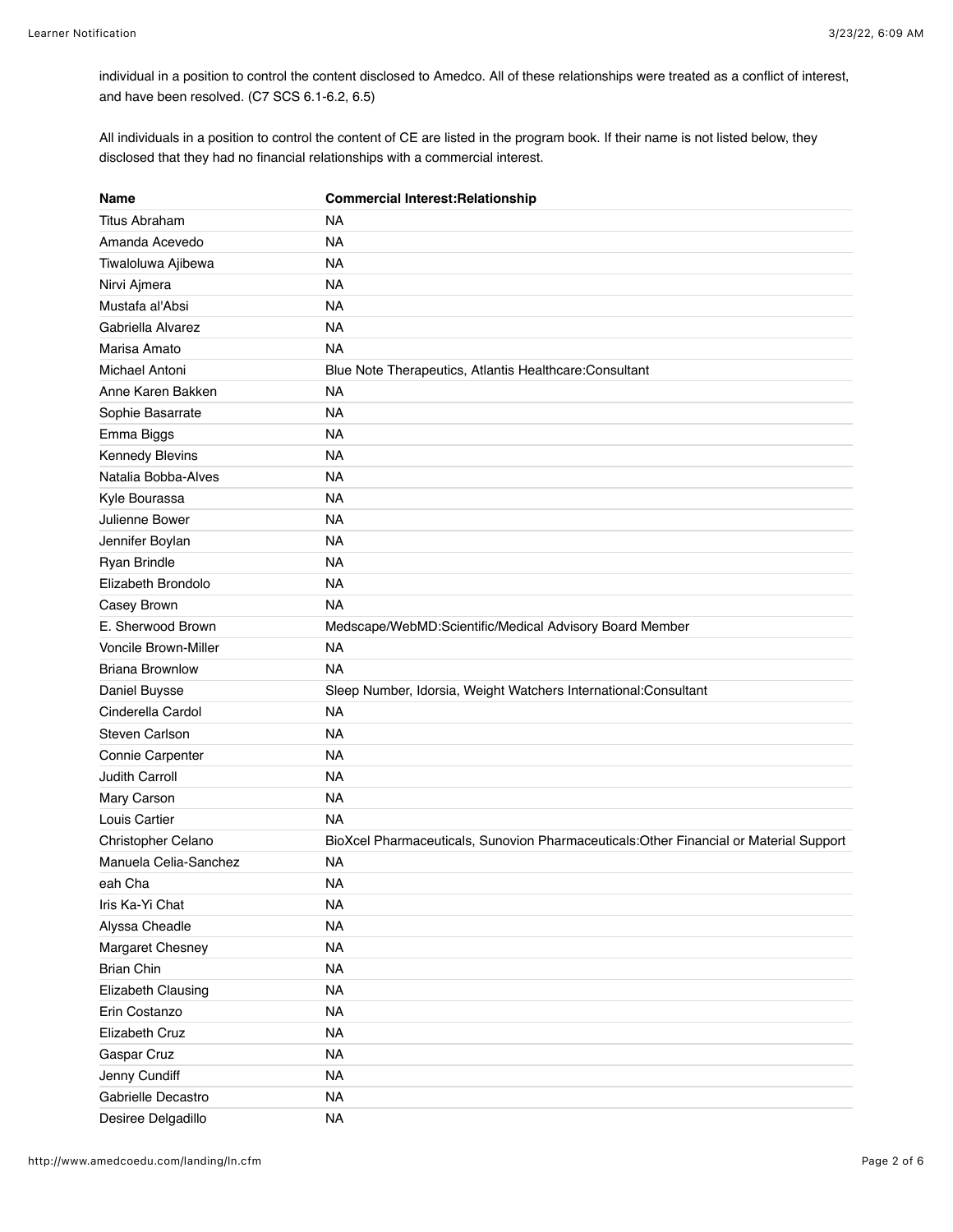| <b>Kimberly Dienes</b>      | <b>NA</b>                                                 |
|-----------------------------|-----------------------------------------------------------|
| Rebecca Dileo               | <b>NA</b>                                                 |
| Shannon Donofry             | <b>NA</b>                                                 |
| Veronica Dudarev            | <b>NA</b>                                                 |
| Katherine Duggan            | <b>NA</b>                                                 |
| Stefanie Duijndam           | <b>NA</b>                                                 |
| <b>William Eckerle</b>      | <b>NA</b>                                                 |
| Naomi Eisenberger           | <b>NA</b>                                                 |
| Christina Elling            | <b>NA</b>                                                 |
| Christopher Engeland        | <b>NA</b>                                                 |
| Elissa Epel                 | <b>NA</b>                                                 |
| Sue Everson Rose            | <b>NA</b>                                                 |
| Christopher Fagundes        | <b>NA</b>                                                 |
| <b>Allison Farrell</b>      | <b>NA</b>                                                 |
| <b>Mark Fiecas</b>          | <b>NA</b>                                                 |
| <b>Melissa Flores</b>       | <b>NA</b>                                                 |
| Philipp Frank               | <b>NA</b>                                                 |
| Allison Gaffey              | <b>NA</b>                                                 |
| Gilbert Gee                 | <b>NA</b>                                                 |
| Peter Gianaros              | <b>NA</b>                                                 |
| Carolyn Gibson              | <b>NA</b>                                                 |
| Annie Ginty                 | <b>NA</b>                                                 |
| Elana Gloger                | BetterHelp, PFforPhDs:Other Financial or Material Support |
| Alaina Gold                 | <b>NA</b>                                                 |
|                             |                                                           |
| Kimberley Goldsmith         | <b>NA</b>                                                 |
| Paige Green                 | <b>NA</b>                                                 |
| Siobhán Griffin             | <b>NA</b>                                                 |
| <b>Tara Gruenewald</b>      | <b>NA</b>                                                 |
| Claudia Haase               | <b>NA</b>                                                 |
| <b>Brook Haight</b>         | <b>NA</b>                                                 |
| Katrina Hamilton            | <b>NA</b>                                                 |
| Adam Hanley                 | <b>NA</b>                                                 |
| Kristie Harris              | <b>NA</b>                                                 |
| <b>Misty Hawkins</b>        | <b>NA</b>                                                 |
| <b>Stacy Hawkins</b>        | <b>NA</b>                                                 |
| Marcie Haydon               | <b>NA</b>                                                 |
| Emily Hennessy              | <b>NA</b>                                                 |
| Alison Herrmann             | <b>NA</b>                                                 |
| Abby Hillmann               | <b>NA</b>                                                 |
| Loretta Hsueh               | <b>NA</b>                                                 |
| Clarissa Huard              | <b>NA</b>                                                 |
| Angela Incollingo Rodriguez | <b>NA</b>                                                 |
| Boaz Injege                 | <b>NA</b>                                                 |
| Eleonora lob                | <b>NA</b>                                                 |
| Karen Jakubowski            | <b>NA</b>                                                 |
| Manuela Jaramillo           | <b>NA</b>                                                 |
| Marc Jarczok                | <b>NA</b>                                                 |
| Emily Jones<br>Alex Junker  | <b>NA</b><br><b>NA</b>                                    |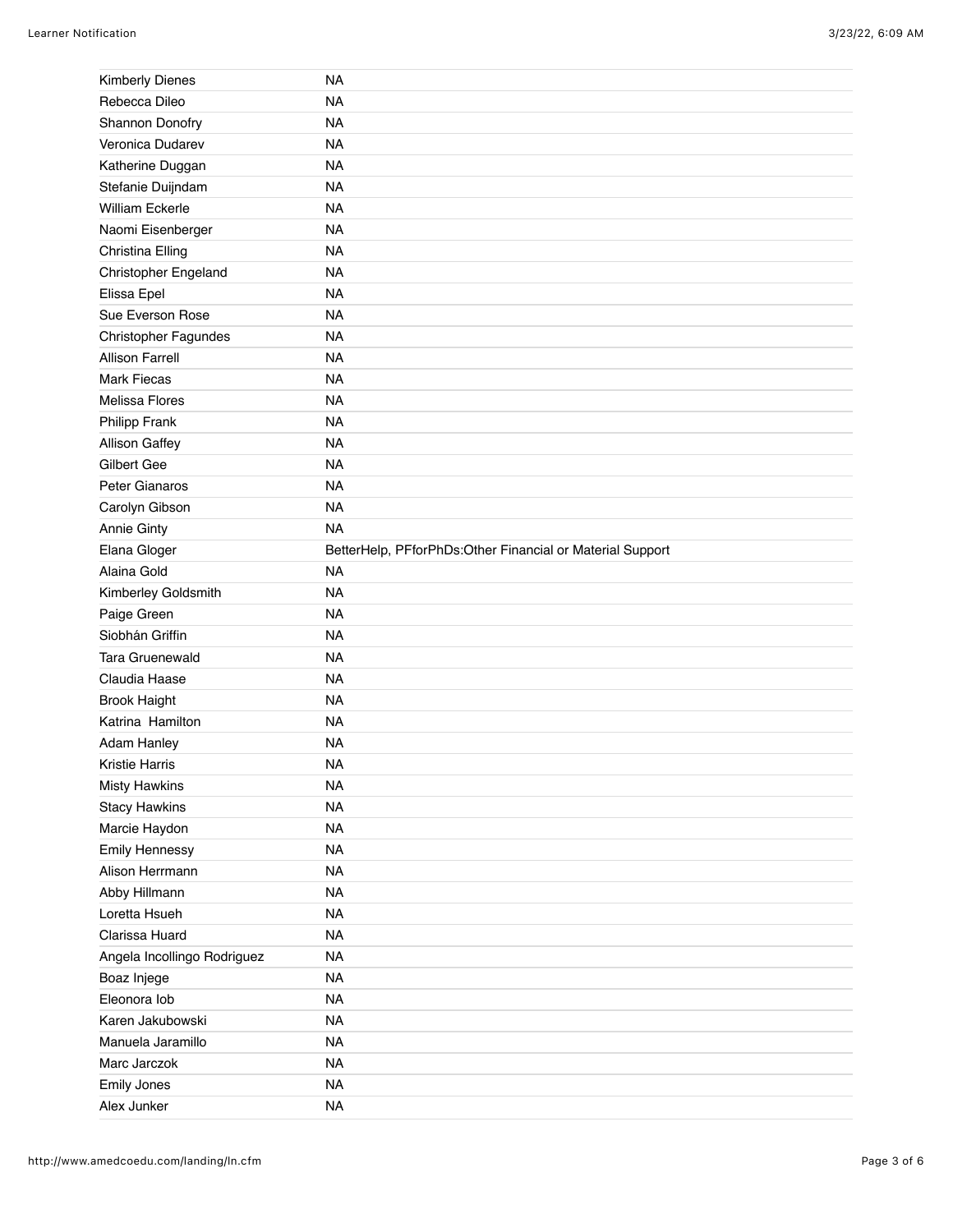| Robert-Paul Juster     | NA                                                             |
|------------------------|----------------------------------------------------------------|
| Robert-Paul            |                                                                |
| <b>Thomas Kamarck</b>  | <b>NA</b>                                                      |
| <b>Taylor Kampf</b>    | <b>NA</b>                                                      |
| Natalie Kerns          | <b>NA</b>                                                      |
| Youngmee Kim           | <b>NA</b>                                                      |
| Julian Koenig          | <b>NA</b>                                                      |
| Rachel Koffer          | <b>NA</b>                                                      |
| Willem Kop             | <b>NA</b>                                                      |
| Thomas Kraynak         | <b>NA</b>                                                      |
| Nina Kupper            | <b>NA</b>                                                      |
| Jennifer Labus         | <b>NA</b>                                                      |
| <b>Tamara Lacourt</b>  | <b>NA</b>                                                      |
| Phoebe Lam             | <b>NA</b>                                                      |
| Carrie Leach           | <b>NA</b>                                                      |
| Sun Ah Lee             | <b>NA</b>                                                      |
| H. Matthew Lehrer      | <b>NA</b>                                                      |
| <b>Tene Lewis</b>      | <b>NA</b>                                                      |
| <b>Emily Lindsay</b>   | <b>NA</b>                                                      |
| Maria Llabre           | <b>NA</b>                                                      |
| Alejandra Lopez        | <b>NA</b>                                                      |
| Connie Mackay          | <b>NA</b>                                                      |
| Connie                 |                                                                |
| Annelise Madison       | <b>NA</b>                                                      |
| Francisco Marquez      | <b>NA</b>                                                      |
| Anna Marsland          | <b>NA</b>                                                      |
| Anna Marsland          | <b>NA</b>                                                      |
| Marcella May           | <b>NA</b>                                                      |
| Roger McIntosh         | <b>NA</b>                                                      |
| Ann Meulders           | <b>NA</b>                                                      |
| <b>Bruce Miller</b>    | <b>NA</b>                                                      |
| Patricia Moreno        | <b>NA</b>                                                      |
| Rona Moss-Morris       | Mahana Therapeutics : Scientific/Medical Advisory Board Member |
| Thais Muratori Holanda | <b>NA</b>                                                      |
| <b>Brianna Natale</b>  | <b>NA</b>                                                      |
| Elizabeth Necka        | <b>NA</b>                                                      |
| Nguyen Nguyen          | <b>NA</b>                                                      |
| Nguyen Nguyen          | <b>NA</b>                                                      |
| Hannah Nordberg        | <b>NA</b>                                                      |
| Adam O' Riordan        | <b>NA</b>                                                      |
| Jacqueline O'Brien     | <b>NA</b>                                                      |
| Daryl O'Connor         | <b>NA</b>                                                      |
| Aoife O'Donovan        | SILO Pharma: Research Grant Site Principal Investigator        |
| Riley O'Neill          | <b>NA</b>                                                      |
| Amy Osterbaan          | <b>NA</b>                                                      |
| Laura Panagi           | <b>NA</b>                                                      |
| Amanda Perez           | <b>NA</b>                                                      |
| <b>Michael Persin</b>  | <b>NA</b>                                                      |
| Martin Picard          | <b>NA</b>                                                      |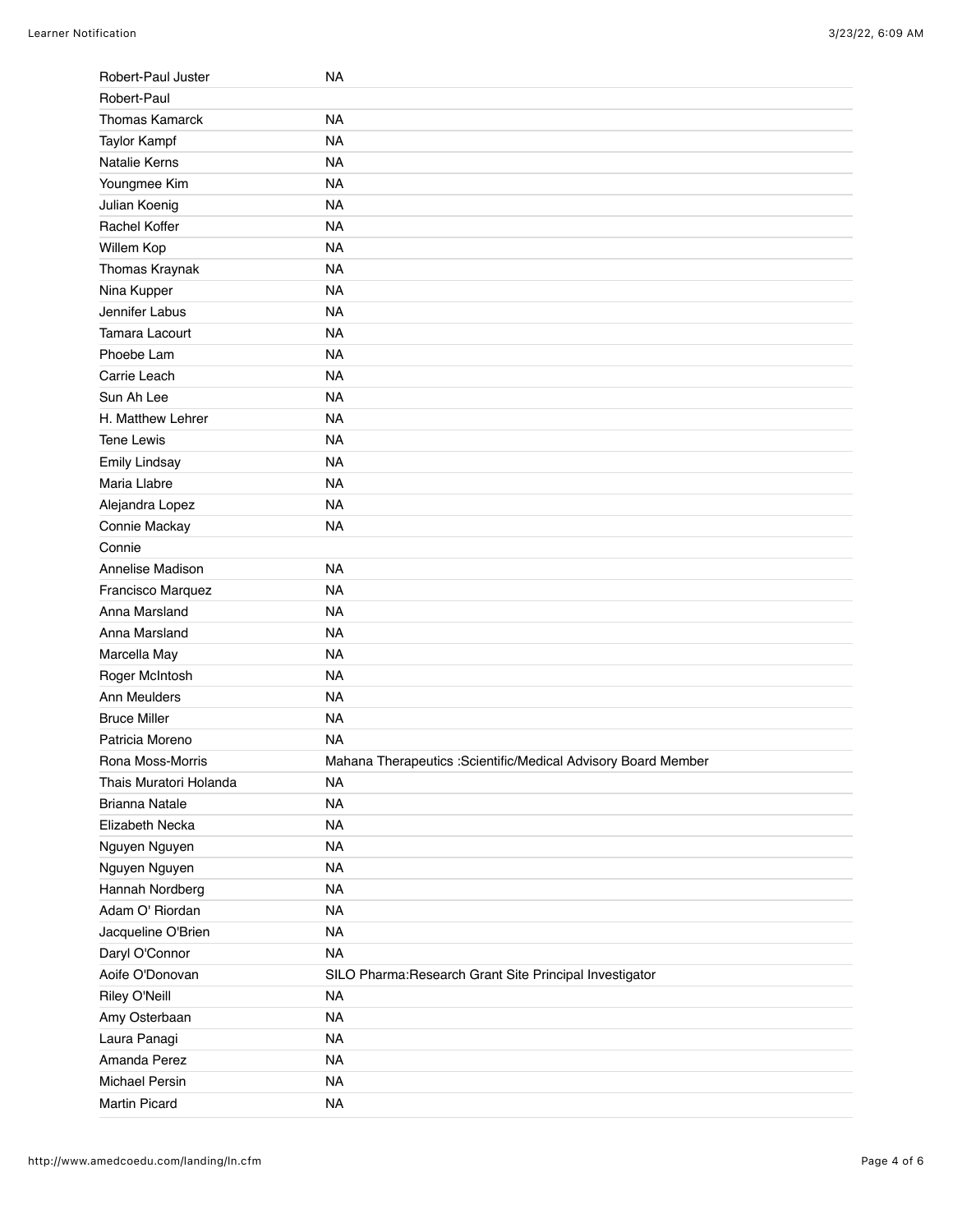| <b>Tonia Poteat</b>          | ViiV Healthcare, Merck : Consultant                           |
|------------------------------|---------------------------------------------------------------|
| <b>Tiffany Powell-Wiley</b>  | <b>NA</b>                                                     |
| <b>Brittany Price</b>        | <b>NA</b>                                                     |
| Lisa Quadt                   | <b>NA</b>                                                     |
| Arielle Radin                | Bruin Health: Stock Shareholder                               |
| Arielle Radin                | <b>NA</b>                                                     |
| Danny Rahal                  | <b>NA</b>                                                     |
| Rebecca Reed                 | <b>NA</b>                                                     |
| Kelly Rentscher              | <b>NA</b>                                                     |
| Lorena Reynaga               | <b>NA</b>                                                     |
| Robert Richer                | <b>NA</b>                                                     |
| <b>Thomas Ritz</b>           | <b>NA</b>                                                     |
| Jacqueline Rodriguez-Stanley | <b>NA</b>                                                     |
| Nicolas Rohleder             | <b>NA</b>                                                     |
| <b>Bruce Rollman</b>         | <b>NA</b>                                                     |
| Melissa Rosenkrantz          | <b>NA</b>                                                     |
| Monika Sadlonova             | <b>NA</b>                                                     |
| Sara Sagui-Henson            | Modern Health: Employee                                       |
| Renu Sah                     | <b>NA</b>                                                     |
| Rebecca Salomon              | <b>NA</b>                                                     |
| Margot Salsman               | <b>NA</b>                                                     |
| Josée Savard                 | <b>NA</b>                                                     |
| David Sbarra                 | <b>NA</b>                                                     |
| <b>Matthew Schuiling</b>     | <b>NA</b>                                                     |
| Katharina Schultebraucks     | <b>NA</b>                                                     |
| Suzanne Segerstrom           | <b>NA</b>                                                     |
| Corinne Sejourne             | <b>NA</b>                                                     |
| Peter Shapiro                | Pfizer:Stock Shareholder                                      |
| Ratanpriya Sharma            | <b>NA</b>                                                     |
| Rosie Shrout                 | <b>NA</b>                                                     |
| <b>Christine Sigrist</b>     | <b>NA</b>                                                     |
| Nancy Sin                    | <b>NA</b>                                                     |
| <b>Richard Sloan</b>         | <b>NA</b>                                                     |
| <b>Timothy Smith</b>         | <b>NA</b>                                                     |
| Yichen Song                  | <b>NA</b>                                                     |
| Ashley Splain                | <b>NA</b>                                                     |
| Annette Stanton              | <b>NA</b>                                                     |
| <b>Michael Stanton</b>       | <b>NA</b>                                                     |
| <b>Jesse Stewart</b>         | <b>NA</b>                                                     |
| Megan Strickland             | <b>NA</b>                                                     |
| Shakira Suglia               | <b>NA</b>                                                     |
| Jennifer Sumner              | <b>NA</b>                                                     |
| Agus Surachman               | <b>NA</b>                                                     |
| Eva Szigethy                 | PCORI contract: Research Grant Overall Principal Investigator |
|                              | NIH : Research Grant Site Principal Investigator              |
|                              | Takeda, Janssen: Speakers Bureau                              |
|                              | APPI: Other Financial or Material Support                     |
| Julian Thayer                | <b>NA</b>                                                     |
| Jordan Thomas                | <b>NA</b>                                                     |
| Hayley Thompson              | <b>NA</b>                                                     |